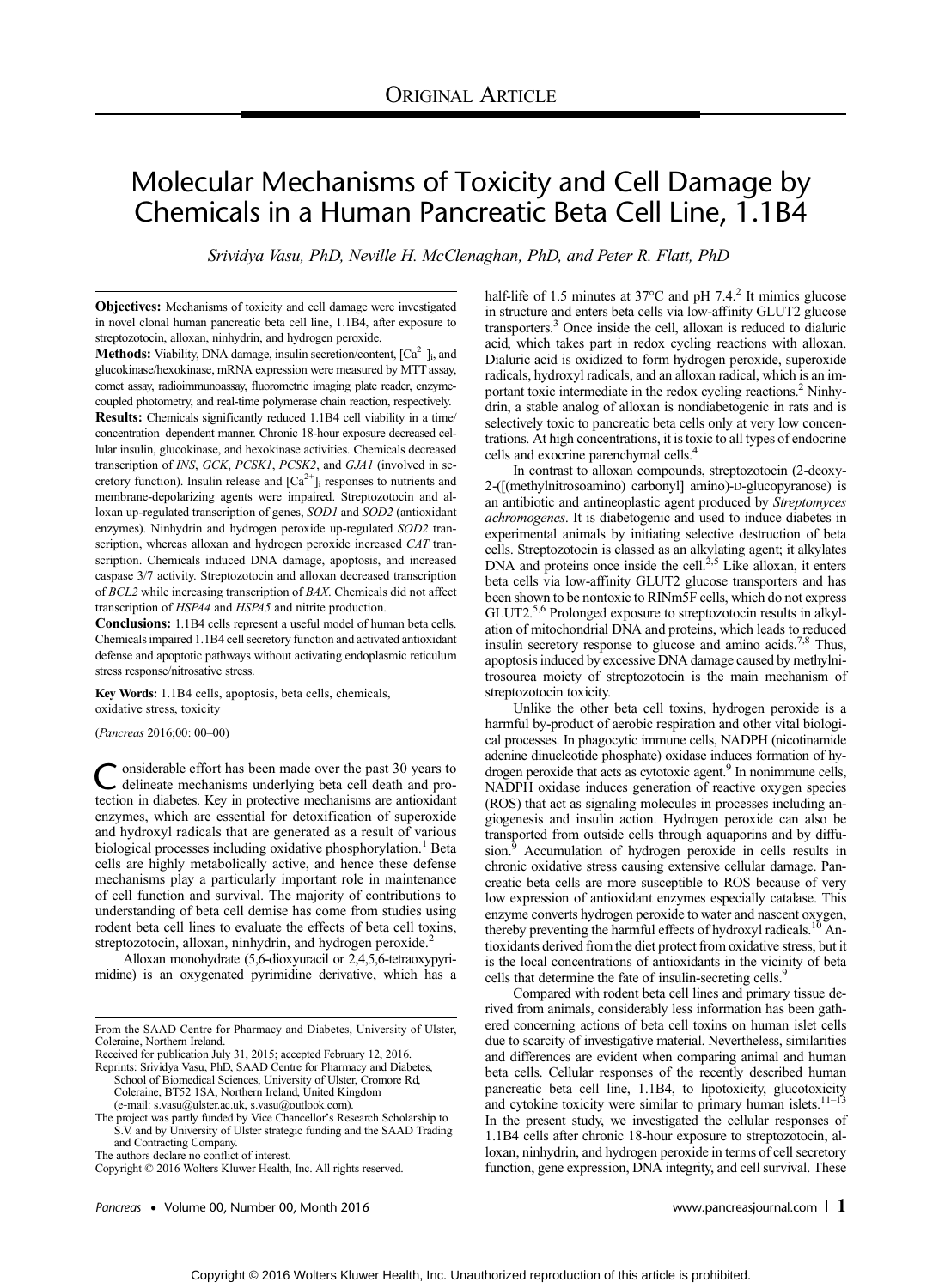studies highlight key pathways involved in human beta cell dysfunction and survival in diabetes conditions.

# MATERIALS AND METHODS

## Cell Culture and Viability

Human electrofusion-derived 1.1B4 cells (available from PHE Culture Collections, Salisbury, United Kingdom; catalog  $10012801$ <sup>14</sup> (passages 25–40) were routinely cultured in RPMI-1640 medium (Gibco; Invitrogen, Paisley, United Kingdom) containing 11.1 mM glucose, 10% (vol/vol) fetal bovine serum (Gibco; Invitrogen), and 1% (vol/vol) antibiotics: penicillin (100 U/mL) and streptomycin (0.1 mg/L) (Gibco; Invitrogen), with  $5\%$  CO<sub>2</sub> and  $95\%$  air. The generation, culture, and basic

characteristics of these cells have been described in detail elsewhere.<sup>11-16</sup> For investigations of effects of chemicals, streptozotocin and alloxan were prepared in 0.01 N HCl immediately before use. Ninhydrin and hydrogen peroxide were prepared in distilled water immediately before use. Viability of cells after exposure to chemicals was assessed by MTT assay.<sup>1</sup>

# Insulin Release, Insulin Content, Intracellular  $Ca<sup>2+</sup>$ , and Glucokinase

1.1B4 cells were harvested and seeded at a density of 70,000 cells per well in 24-well plates and allowed to attach overnight. Following 18-hour exposure to chemicals, secretory function, gene expression, and other parameters were assessed. Cells were extracted using ice-cold acid ethanol (75% vol/vol ethanol, 1.5%

| Gene Symbol (Accession No.) | <b>Alias/Common Name</b>                     | Primer Sequence (5'-nt-3') | <b>Product Size, Base Pairs</b> |  |
|-----------------------------|----------------------------------------------|----------------------------|---------------------------------|--|
| Secretory function          |                                              |                            |                                 |  |
| INS (NM_000207)             | Insulin                                      | F-TACCAGCATCTGCTCCCTCT     | 120                             |  |
|                             |                                              | R-TGCTGGTTCAAGGGCTTTAT     |                                 |  |
| GCK (NM_000162)             | Glucokinase                                  | F-GGACCAAGGGCTTCAAGGCC     | 207                             |  |
|                             |                                              | R-CATGTAGCAGGCATTGCAGCC    |                                 |  |
| PCSK1 (NM_001177875)        | PC1/3, proprotein convertase                 | F-TCGCGCCTCCTAGCTCTTCGCA   | 173                             |  |
|                             | subtilisin/kexin type 1                      | R-GCAGACTCCAGGCTCTTCGCTC   |                                 |  |
| PCSK2 (NM 001201528)        | PC2, proprotein convertase                   | F-TCGACCAGGTGGTGCGGGAT     | 137                             |  |
|                             | subtilisin/kexin type 2                      | R-AAAGGCGGATGTGCAGCGCT     |                                 |  |
| GJA1 (NM_000165)            | Connexin 43A, gap junction protein 1         | F-GCTATTGTGAATGGGGTGCT     | 493                             |  |
|                             |                                              | R-CTGCCAAAATTGGGAACACT     |                                 |  |
| Antioxidant defense         |                                              |                            |                                 |  |
| SOD1 (NM 000454)            | Superoxide dismutase 1 (soluble)             | F-ACGGGGTGCTGGTTTGCGTC     | 121                             |  |
|                             |                                              | R-TTCAGCACGCACACGGCCTT     |                                 |  |
| SOD2 (NM_000636)            | Superoxide dismutase 2, mitochondrial        | F-TCCAAGGGAAACACTCGGCTTT   | 95                              |  |
|                             |                                              | R-ACCACTGGGTGACATCTACCAGA  |                                 |  |
| CAT (NM_001752)             | Catalase                                     | F-CGTGCTGAATGAGGAACAGA     | 118                             |  |
|                             |                                              | R-AGTCAGGGTGGACCTCAGTG     |                                 |  |
| GPX-1 (NM_000581)           | Glutathione peroxidase 1                     | F-TCCCTGCGGGGCAAGGTACTAC   | 171                             |  |
|                             |                                              | R-TTCGTTCTTGGCGTTCTCCTGATG |                                 |  |
| Apoptosis                   |                                              |                            |                                 |  |
| BCL2 (NM_000633)            | B cell lymphoma 2                            | F-TGGAGAGCGTCAACCGGGAG     | 160                             |  |
|                             |                                              | R-ATCAAACAGAGGCCGCATGCTG   |                                 |  |
| BAX (NM_004324)             | BCL2-associated X protein                    | F-TGGACTTCCTCCGGGAGCGG     | 167                             |  |
|                             |                                              | R-CTGGGGGCCTCAGCCCATCT     |                                 |  |
| MAPK10 (NM_002753.3)        | Mitogen-activated protein kinase 10          | F-CAGCACAGGTGCAGCAGTGA     | 140                             |  |
|                             |                                              | R-AACCCAGGGGTCCTGCCGAG     |                                 |  |
| NFKB1 (NM 003998)           | Nuclear factor of $\kappa$ light polypeptide | F-CCTGGATGACTCTTGGGAAA     | 173                             |  |
|                             | gene enhancer in B cells 1                   | R-TCAGCCAGCTGTTTCATGTC     |                                 |  |
| ER stress response          |                                              |                            |                                 |  |
| HSPA4 (NM_002154)           | Hsp70, heat shock 70-kd protein 4            | F-AGCAGCGCTCTCGGTTGCAG     | 133                             |  |
|                             |                                              | R-AGACAGGACACGGACCCCCG     |                                 |  |
| HSPA5 (NM_005347)           | BiP, heat shock 70-kd protein 5              | F-TGCTGCTGCCCAACTGGCTG     | 160                             |  |
|                             |                                              | R-GAACACGCCGACGCAGGAGT     |                                 |  |
| Reference gene              |                                              |                            |                                 |  |
| ACTB (NM_001101)            | Actin, beta                                  | F-AGAGCCTCGCCTTTGCCGATCC   | 103                             |  |
|                             |                                              | R-CACATGCCGGAGCCGTTGTCG    |                                 |  |

Specific human primers were designed using Primer3 and BLAST. Primer sequences and product size are listed. Primers with efficiencies between 90% and 110% were used.

**2** [www.pancreasjournal.com](http://www.pancreasjournal.com)  $\degree$   $\degree$  2016 Wolters Kluwer Health, Inc. All rights reserved.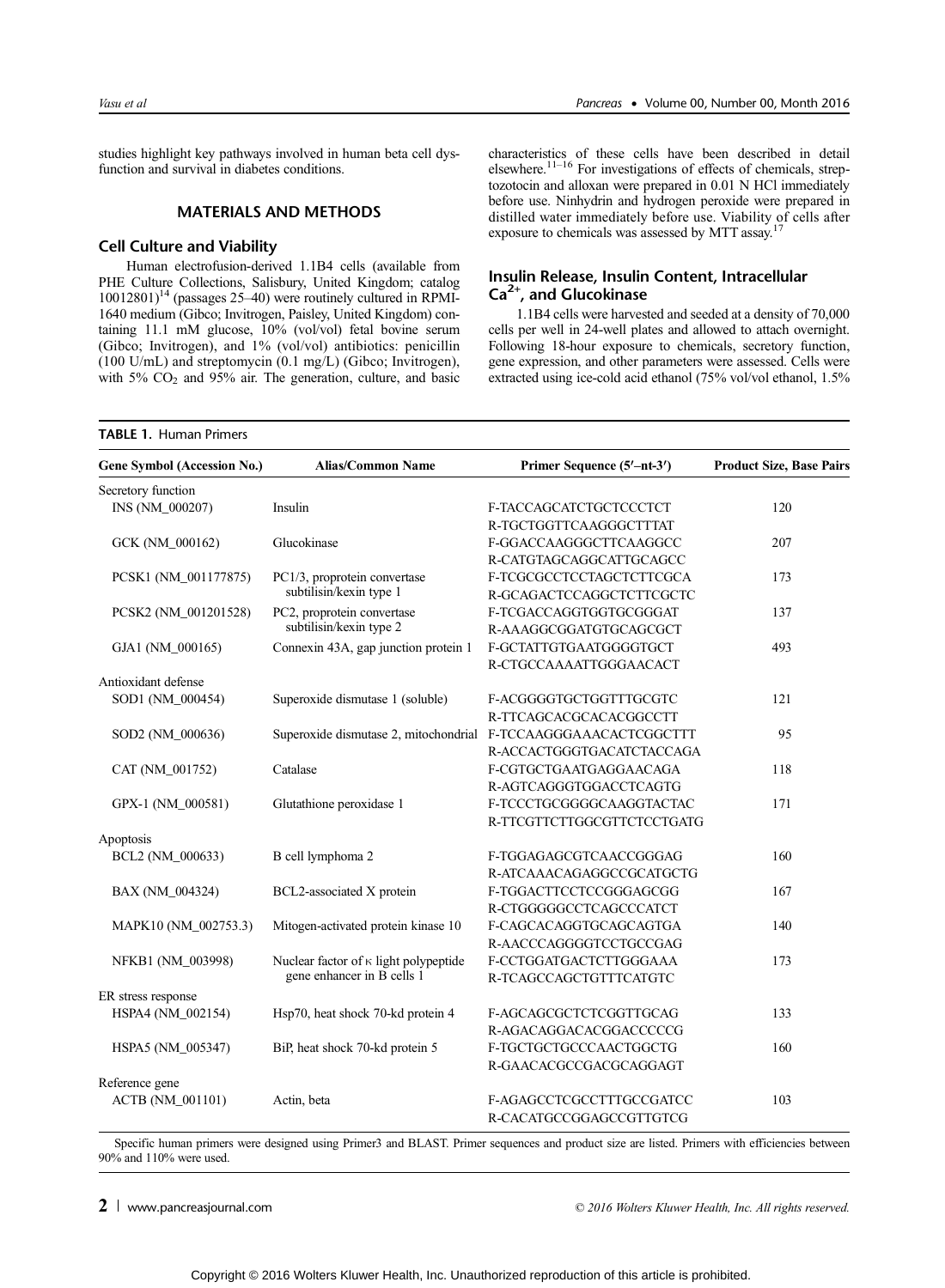vol/vol concentrated HCl) for assessment of insulin content. Insulin was measured by radioimmunoassay using human insulin standards and expressed as nanograms per million cells per 20 minutes (Sigma, Poole, United Kingdom).<sup>18</sup> Intracellular  $Ca^{2+}$ responses were determined using fluorometric imaging plate reader calcium 5 assay kit (Molecular Devices, Sunnyvale, Calif) as described previously.<sup>19</sup> Following exposure to chemicals,  $[Ca<sup>2+</sup>]$ <sub>i</sub> responses to secretagogues were monitored using FlexStation scanning fluorimeter, and the area under the curve was calculated using GraphPad Prism (La Jolla, Calif).  $[Ca^{2+}]_i$ responses to glucose (5.6 mM) were used as baseline for comparing effects of secretagogues. Glucokinase and hexokinase activity was assessed using enzyme-coupled photometric assay.<sup>2</sup>

# Real-Time Reverse Transcription Polymerase Chain Reaction

mRNA extraction and cDNA conversion were carried out using RNeasy mini kit (Qiagen, Manchester, United Kingdom) and Superscript II reverse transcriptase–RNase H kit (Invitrogen) following the manufacturer's instructions. For real-time reverse transcription polymerase chain reaction (PCR), reaction mix consisting of 12.5 μL buffer (Quantifast SYBR green PCR kit; Qiagen), 1 μL primers (forward and reverse, Table 1; Invitrogen), 1 μL respective cDNA, and 9.5 μL RNase-free water was used. Amplification conditions were set to 95°C for 5 minutes for initial denaturation, 95°C for 30 seconds for final denaturation, 58°C for 30 seconds for annealing, and 72°C for 30 seconds for 34 cycles for extension, followed by melting curve analysis at temperature range of 60°C to 90°C. Realtime data were acquired using MiniOpticon 2-color real-time PCR detection system (BioRad, Hertfordshire, United Kingdom) and analyzed using ΔΔCt method, with mRNA expression normalized to ACTB expression.

#### Catalase Assay

Following exposure to chemicals, catalase enzyme activity in cytoplasmic extracts was determined using Amplex red catalase assay kit (Molecular Probes; Invitrogen). Catalase activity in unknown samples was assessed using standards, with concentrations of catalase ranging from 62.5 to 1000 mU/mL and expressed as units per milligram of protein.



FIGURE 1. Cell viability of 1.1B4 cells after 18-hour exposure to streptozotocin (A), alloxan (B), ninhydrin (C), and hydrogen peroxide (D). E, Lethal dose 50 for 1-hour exposure and 18-hour exposure to chemicals. Values are mean  $\pm$  SEM (n = 8). \*P < 0.05, \*\*P < 0.01, \*\*\* $P < 0.001$  compared with untreated control cells.

<sup>© 2016</sup> Wolters Kluwer Health, Inc. All rights reserved. [www.pancreasjournal.com](http://www.pancreasjournal.com) 3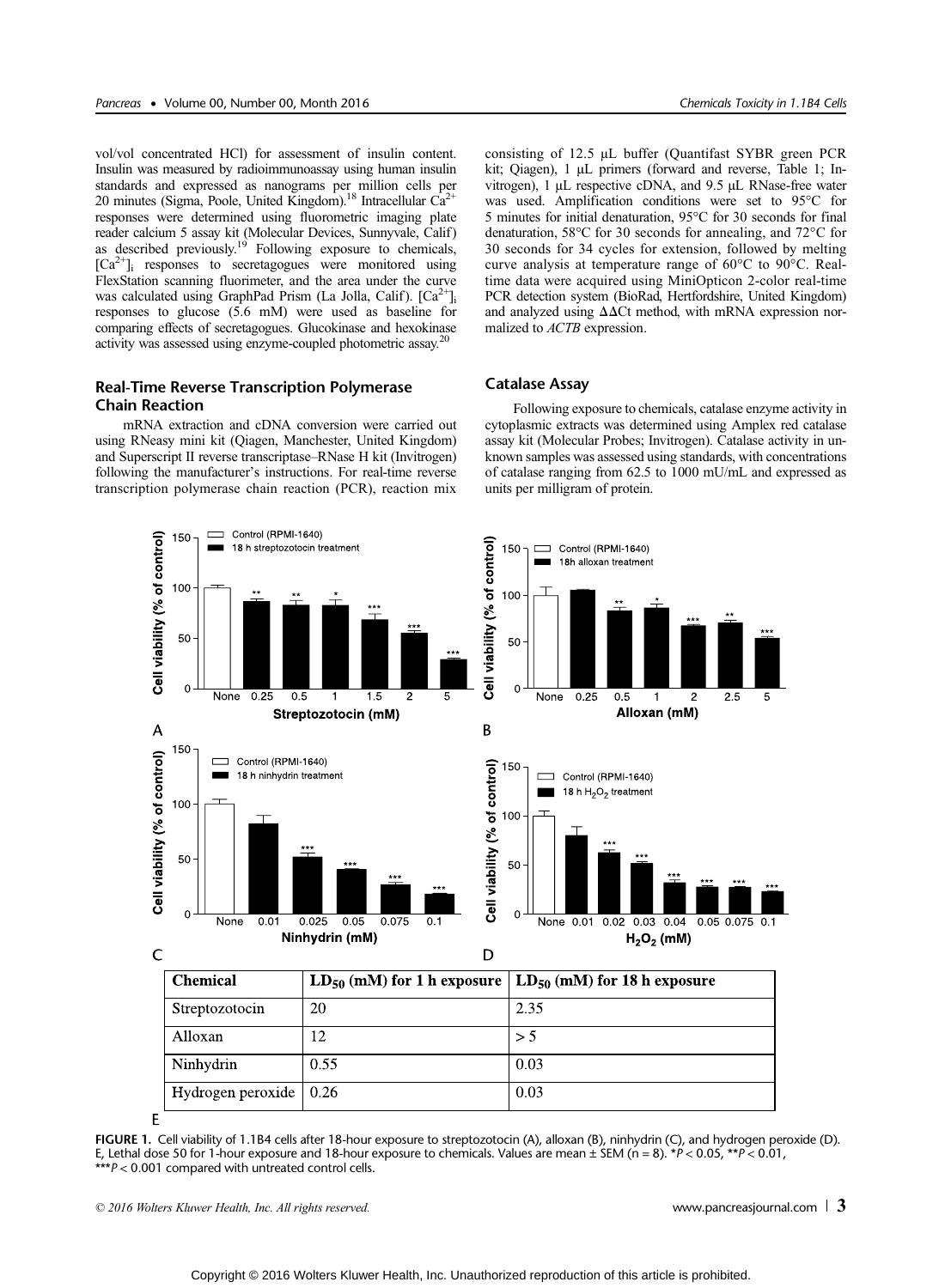# Alkaline Comet Assay

For analysis of DNA damage after exposure to chemicals, alkaline comet assay was carried out,<sup>21</sup> with UV light exposure for 20 minutes as positive control. After comet assay, the gels were stained with DAPI (4′,6-diamidino-2-phenylindole) (100 μg/mL) and viewed using epifluorescent microscope (model BX51; Olympus System Microscope; Olympus, Southend-on-Sea, United Kingdom). Extent of DNA damage was determined by CometScore software (TriTek Corp, Sumerduck, Va), with analyses of densitometric and geometric parameters including percent tail DNA and olive tail moment (product of tail length and fraction of total DNA in tail).

## Caspase Assay

Apoptosis was assessed by determining caspase 3/7 activity using caspase Glo 3/7 assay kit (Promega, Southampton, United Kingdom) according to the manufacturer's instructions. Briefly, after exposure to chemicals, 1.1B4 cells were lysed with RIPA buffer containing 150 mM NaCl, 1.0% Nonidet P-40, 0.5% sodium deoxycholate, 0.1% sodium dodecyl sulfate, and 50 mM Tris HCl (pH 7.6) in the absence of protease inhibitor cocktail to protect caspase activity. The extracts were mixed with Caspase-Glo reagent and incubated for 1 hour, and luminescence was measured using Flexstation III (Molecular Devices, Sunnyvale, CA). Caspase 3/7 activity was expressed in terms of relative luminescence units.

# Nitrite Assay

Nitrite production by 1.1B4 cells was determined using Griess reagent kit (Invitrogen). Briefly, Griess reagent was prepared by mixing equal amounts of sulfanilic acid and N-(1 naphthyl) ethylenediamine. After 30 minutes' incubation with samples, absorbance was read at 548 nm using microplate reader (Molecular Devices).

#### Acridine Orange/Ethidium Bromide Assay

Apoptosis after exposure to chemicals was assessed using acridine orange/ethidium bromide, as described previously.13 Cells with bright green nuclei were designated healthy, whereas cells with dense green nuclei with evidence of chromatin condensation were designated early apoptotic. Cells with bright yellow nuclei and yellow cytoplasm were designated late apoptotic, and cells with orange/red nuclei with orange cytoplasm as late apoptotic.

# Statistical Analysis

Results were analyzed in GraphPad PRISM (version 3.0) and presented as mean ± SEM. Statistical analyses were carried out by unpaired Student  $t$  test (nonparametric) (with 2-tailed  $P$  values and 95% confidence intervals) and 1-way analysis of variance with Bonferroni post hoc test wherever applicable. Results were considered significant if  $P < 0.05$ .

#### RESULTS

#### Cellular Viability

Chemicals caused a dose-dependent decrease in 1.1B4 cell viability after chronic 18-hour exposure ( $P < 0.05$ ,  $P < 0.01$ ,  $P < 0.001$ ; Figs. 1A–D). Lethal dose 50% (LD<sub>50</sub>) was between 0.26 and 20 mM for 1-hour exposure and between 0.03 and 2.35 mM for 18-hour exposure to streptozotocin, ninhydrin, and hydrogen peroxide (Fig. 1E).  $LD_{50}$  for alloxan toxicity was 12 mM for 1-hour exposure and more than 5 mM for 18-hour exposure (Fig. 1E).

## Insulin Secretion and Beta Cell Function

Chemicals markedly reduced 1.1B4 cellular insulin content, with the exception of alloxan ( $P < 0.01$ ; Fig. 2A). All chemicals



FIGURE 2. Cellular insulin content (A), glucokinase (B), and hexokinase (C) activities of 1.1B4 cells after 18-hour exposure to chemicals (streptozotocin [STZ; 0.5 mM], alloxan [AX; 0.5 mM], ninhydrin [NIN; 25 μM], hydrogen peroxide [HP; 30 μM]). Glucokinase (D) and hexokinase (E) activities after 5 minutes' incubation of 1.1B4 cell lysate with chemicals. Catalase activity (F) after chemical exposure is also shown. Values are mean  $\pm$  SEM (n = 8). \*P < 0.05, \*\*P < 0.01, \*\*\*P < 0.001 compared with untreated control cells.

<sup>4</sup> [www.pancreasjournal.com](http://www.pancreasjournal.com) © 2016 Wolters Kluwer Health, Inc. All rights reserved.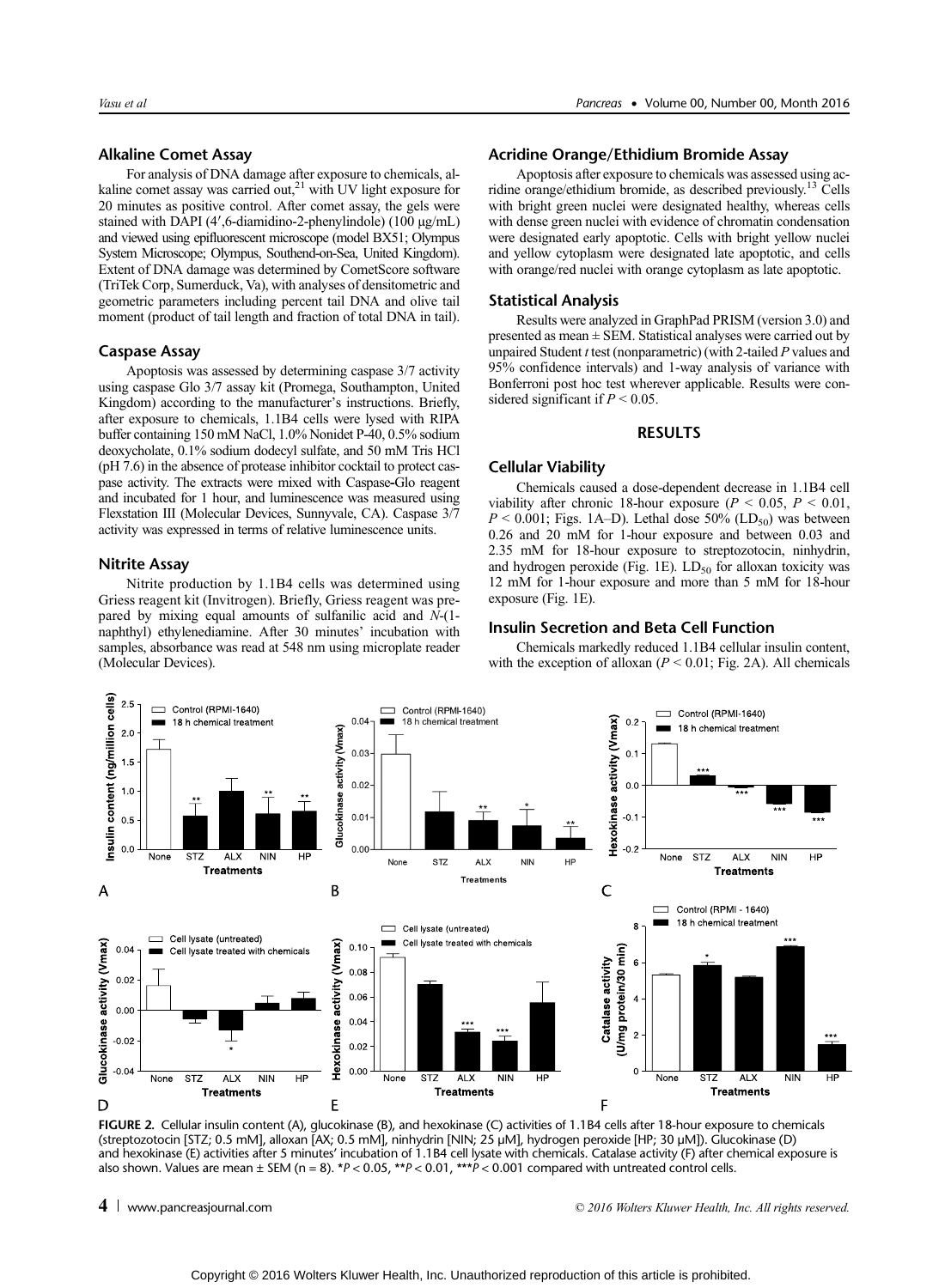|                                      | Insulin Release, ng/million cells per 20 min |                                                                                  |                      |                                |                               |  |  |  |
|--------------------------------------|----------------------------------------------|----------------------------------------------------------------------------------|----------------------|--------------------------------|-------------------------------|--|--|--|
| <b>Secretagogues</b>                 | Control (RPMI-1640)                          | Streptozotocin (0.5 mM) Alloxan (0.5 mM) Ninhydrin (0.025 mM) $H_2O_2$ (0.03 mM) |                      |                                |                               |  |  |  |
| Glucose $(5.6 \text{ mM})$           | $0.12 \pm 0.01$                              | $0.03 \pm 0.003*$                                                                | $0.03 \pm 0.001*$    | $0.13 \pm 0.01$                | $0.1 \pm 0.01$                |  |  |  |
| Glucose $(16.7 \text{ mM})$          | $0.21 \pm 0.03^{\dagger}$                    | $0.02 \pm 0.001*$                                                                | $0.03 \pm 0.002*$    | $0.12 \pm 0.05$                | $0.13 \pm 0.03$               |  |  |  |
| Alanine $(10 \text{ mM})$            | $0.28 \pm 0.03^{\ddagger}$                   | $0.03 \pm 0.001*$                                                                | $0.04 \pm 0.004*$    | $0.17 \pm 0.02^8$              | $0.15 \pm 0.02$ <sup>  </sup> |  |  |  |
| Arginine $(10 \text{ mM})$           | $0.27 \pm 0.03^{\ddagger}$                   | $0.04 \pm 0.003*$                                                                | $0.06 \pm 0.004*$    | $0.16 \pm 0.008$ <sup>§</sup>  | $0.12 \pm 0.02$ <sup>  </sup> |  |  |  |
| $KCl$ (30 mM)                        | $0.45 \pm 0.03^{\ddagger}$                   | $0.02 \pm 0.002*$                                                                | $0.04 \pm 0.002*$    | $0.11 \pm 0.006*$              | $0.14 \pm 0.02*$              |  |  |  |
| $CaCl2$ .2H <sub>2</sub> O (7.68 mM) | $1.00 \pm 0.06^{\ddagger}$                   | $0.668 \pm 0.05^{*1}$                                                            | $0.88 \pm 0.02^{*1}$ | $0.35 \pm 0.06$ <sup>[1]</sup> | $0.25 \pm 0.05^{*7}$          |  |  |  |

TABLE 2. 1.1B4 Cell Insulin Secretory Function After 18-Hour Exposure to Chemicals

After 18-hour exposure to chemicals in culture, 1.1B4 cells were stimulated with secretagogues for 20 minutes, and insulin release was measured by radioimmunoassay. Values are mean  $\pm$  SEM (n = 8).

 $*P < 0.001$  when compared with control culture (RPMI-1640).

 $\frac{1}{2}P$  < 0.05 when compared with 5.6 mM glucose.

 $\frac{1}{4}P < 0.001$  when compared with 5.6 mM glucose.

 $\frac{8}{9}P < 0.05$  when compared with control culture (RPMI-1640).

 $|P| > 0.01$  when compared with control culture (RPMI-1640).

 $\mathbb{I}_P$  < 0.01 when compared with 5.6 mM glucose.

reduced glucokinase and hexokinase activities after chronic 18-hour exposure ( $P < 0.05$ ,  $P < 0.01$ ,  $P < 0.001$ ; Figs. 2B, C). On incubation of 1.1B4 cytoplasmic extract with chemicals, alloxan significantly reduced glucokinase and hexokinase activities within 5 minutes ( $P < 0.05$ ,  $P < 0.001$ ; Figs. 2D, E). Streptozotocin (0.5 mM) and alloxan (0.5 mM) abolished insulin secretory responses to glucose (5.6 and 16.7 mM) ( $P < 0.001$ ; Table 2), whereas ninhydrin (25  $\mu$ M) and H<sub>2</sub>O<sub>2</sub> (30  $\mu$ M) did not affect insulin output. All chemicals decreased insulin secretory responses to alanine, arginine, KCl, and elevated  $Ca^{2+} (P \le 0.05,$  $P < 0.01$ ,  $P < 0.001$ ; Table 2). As shown in Figure 3, the ability of these secretagogues to enhance intracellular  $Ca^{2+}$  was also impaired ( $P < 0.05$ ,  $P < 0.01$ ,  $P < 0.001$ ; Fig. 3). Streptozotocin (0.5 mM) and alloxan (0.5 mM) significantly reduced transcription of INS, GCK, PCSK1, and GJA1 ( $P < 0.05$ ,  $P < 0.01$ ,  $P < 0.001$ ; Table 3). Ninhydrin (25  $\mu$ M) and H<sub>2</sub>O<sub>2</sub> (30  $\mu$ M) did not affect expression of GCK and PCSK2 (Table 3). Ninhydrin (25 μM) significantly increased transcription of *PCSK1*, whereas  $H_2O_2$  (30  $\mu$ M) decreased *GJA1* ( $P < 0.001$  and  $P < 0.05$ , respectively; Table 3).

#### Antioxidant Defense

Streptozotocin (0.5 mM) significantly up-regulated transcription of SOD1 and SOD2, whereas alloxan up-regulated transcription of SOD1, SOD2, and CAT ( $P < 0.05$ ,  $P < 0.01$ ,



FIGURE 3.  $[Ca<sup>2+</sup>]$  responses of 1.1B4 cells to glucose (5.6 mM, 16.7 mM), 10 mM alanine, 10 mM arginine, 30 mM KCl, elevated 7.68 mM C $a^{2+}$  after 18-hour exposure to chemicals. Temporal responses are shown in A. Data are expressed as area under the curve (B). Tests were performed at 5.6 mM unless otherwise stated. Values are mean ± SEM (n = 6). \*P < 0.05, \*\*P < 0.01, \*\*\*P < 0.001<br>compared with control. <sup>Δ</sup>P < 0.05, <sup>ΔΔ</sup>P < 0.01, <sup>ΔΔΔ</sup>P < 0.001 compared with respective secretago

<sup>© 2016</sup> Wolters Kluwer Health, Inc. All rights reserved.  $\Box$  states the served of the served of  $\Box$  served of  $\Box$   $\Box$  states the served of  $\Box$  served of  $\Box$  states the served of  $\Box$  served of  $\Box$  served of  $\Box$  sta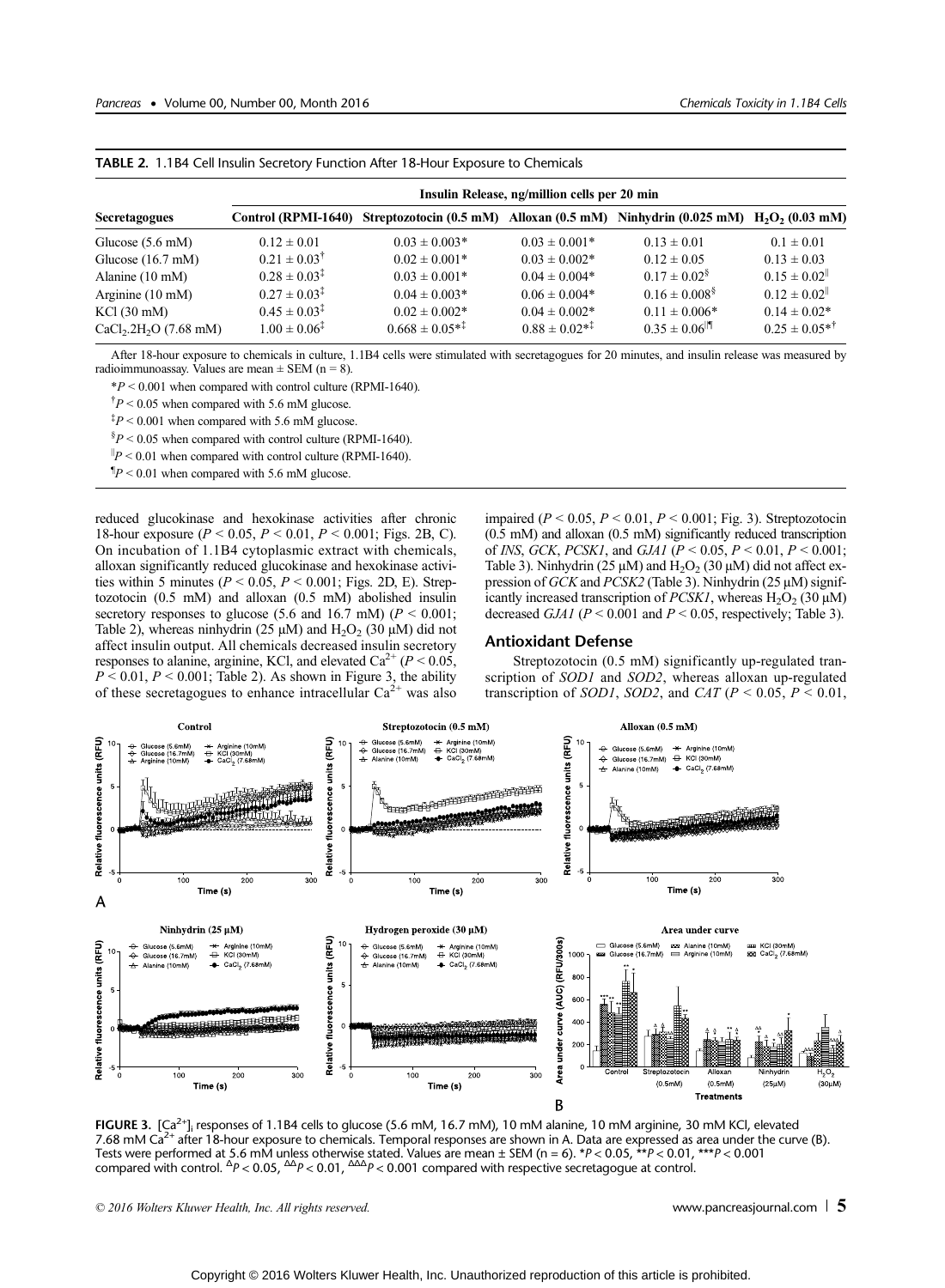| Genes               | <b>Control</b> (Untreated) | Streptozotocin (0.5 mM)    | Alloxan $(0.5 \text{ mM})$ | Ninhydrin $(0.025 \text{ mM})$ | $H_2O_2(0.03$ mM)         |
|---------------------|----------------------------|----------------------------|----------------------------|--------------------------------|---------------------------|
| Secretory function  |                            |                            |                            |                                |                           |
| <b>INS</b>          | $1.0 \pm 0.08$             | $0.31 \pm 0.15*$           | $0.43 \pm 0.07*$           | $0.31 \pm 0.18^{\dagger}$      | $0.25 \pm 0.12*$          |
| <b>GCK</b>          | $1.0 \pm 0.13$             | $0.70 \pm 0.12^{\dagger}$  | $0.71 \pm 0.10^{\dagger}$  | $0.68 \pm 0.10$                | $0.65 \pm 0.16$           |
| PCSK1               | $1.0 \pm 0.09$             | $0.25 \pm 0.14*$           | $0.32 \pm 0.14*$           | $5.60 \pm 0.34^{\ddagger}$     | $1.17 \pm 0.20$           |
| PCSK2               | $1.0 \pm 0.15$             | $0.97 \pm 0.09$            | $0.88 \pm 0.12$            | $0.14 \pm 0.29$                | $0.13 \pm 0.36$           |
| GJA1                | $1.0 \pm 0.13$             | $0.54 \pm 0.07^{\dagger}$  | $0.27 \pm 0.11*$           | $0.96 \pm 0.14$                | $0.64 \pm 0.07^{\dagger}$ |
| Antioxidant defense |                            |                            |                            |                                |                           |
| SOD <sub>1</sub>    | $1.0 \pm 0.05$             | $1.29 \pm 0.08^{\dagger}$  | $1.36 \pm 0.09^{\dagger}$  | $1.36 \pm 0.09$                | $1.14 \pm 0.03$           |
| SOD <sub>2</sub>    | $1.0 \pm 0.22$             | $3.38 \pm 0.20^{\ddagger}$ | $3.53 \pm 0.22^{\ddagger}$ | $1.73 \pm 0.10^{\dagger}$      | $1.82 \pm 0.10^{\dagger}$ |
| <b>CAT</b>          | $1.0 \pm 0.04$             | $1.18 \pm 0.11$            | $1.54 \pm 0.08*$           | $1.66 \pm 0.08$                | $1.31 \pm 0.06^{\dagger}$ |
| $GPX-1$             | $1.0 \pm 0.16$             | $0.92 \pm 0.18$            | $0.90 \pm 0.11$            | $0.70 \pm 0.03$                | $0.81 \pm 0.08$           |
| Apoptosis           |                            |                            |                            |                                |                           |
| BCL <sub>2</sub>    | $1.0 \pm 0.03$             | $0.32 \pm 0.11*$           | $0.35 \pm 0.09^{\ddagger}$ | $0.21 \pm 0.21$                | $0.13 \pm 0.27$           |
| BAX                 | $1.0 \pm 0.10$             | $1.37 \pm 0.04^{\dagger}$  | $1.43 \pm 0.04^{\dagger}$  | $1.39 \pm 0.32$                | $1.64 \pm 0.24*$          |
| NFKB1               | $1.0 \pm 0.05$             | $1.31 \pm 0.08^{\dagger}$  | $1.33 \pm 0.12^{\dagger}$  | $1.34 \pm 0.04^{\dagger}$      | $1.29 \pm 0.06$           |
| ER stress           |                            |                            |                            |                                |                           |
| HSPA4               | $1.0 \pm 0.04$             | $0.91 \pm 0.04$            | $0.74 \pm 0.06^{\dagger}$  | $1.09 \pm 0.13$                | $1.01 \pm 0.03$           |
| HSPA5               | $1.0 \pm 0.05$             | $0.76 \pm 0.05^{\dagger}$  | $0.80 \pm 0.09$            | $0.89 \pm 0.14$                | $0.74 \pm 0.04*$          |

TABLE 3. 1.1B4 Gene Expression After 18-Hour Exposure to Chemicals

Values are mean  $\pm$  SEM (n = 4). mRNA expression was normalized to *ACTB* expression and compared with untreated control.

 $*P < 0.01$  compared with untreated control (1.0).

 $\frac{1}{2}P$  < 0.05 compared with untreated control (1.0).

 $\frac{1}{4}P < 0.001$  compared with untreated control (1.0).

 $P < 0.001$ ; Table 3). Ninhydrin (25  $\mu$ M) significantly increased SOD2 mRNA expression, and  $H_2O_2$  (30  $\mu$ M) increased SOD2 and CAT mRNA expression ( $P < 0.05$ ; Table 3). Catalase enzyme activity was significantly increased in streptozotocin-treated (0.5 mM) and ninhydrin-treated (25 μM) cells, whereas it was decreased in H<sub>2</sub>O<sub>2</sub>-treated (30 μM) cells ( $P < 0.05, P < 0.001$ ; Fig. 2F).

# DNA Damage

Representative images showing comets of 1.1B4 cells (control and chemical treated cells) are shown in Figure 4A. All chemicals significantly increased tail DNA and olive tail moment  $(P < 0.001$ ; Figs. 4B, C).



FIGURE 4. Comets of 1.1B4 cells showing extent of DNA damage following 18-hour exposure to chemicals (streptozotocin [STZ; 0.5 mM], alloxan [AX; 0.5 mM], ninhydrin [NIN; 25 μM], hydrogen peroxide [HP; 30 μM]) (A). Arrows indicate cells with comets. % Tail DNA (B) and olive tail moment (C). Values are mean  $\pm$  SEM (n = 4). \*P < 0.01, \*\*P < 0.001 compared with untreated control cells.

<sup>6</sup> [www.pancreasjournal.com](http://www.pancreasjournal.com)  $\overline{6}$  www.pancreasjournal.com  $\overline{6}$  and  $\overline{2}$  and  $\overline{2}$  and  $\overline{2}$  and  $\overline{2}$  and  $\overline{2}$  and  $\overline{2}$  and  $\overline{2}$  and  $\overline{2}$  and  $\overline{2}$  and  $\overline{2}$  and  $\overline{2}$  and  $\overline{2$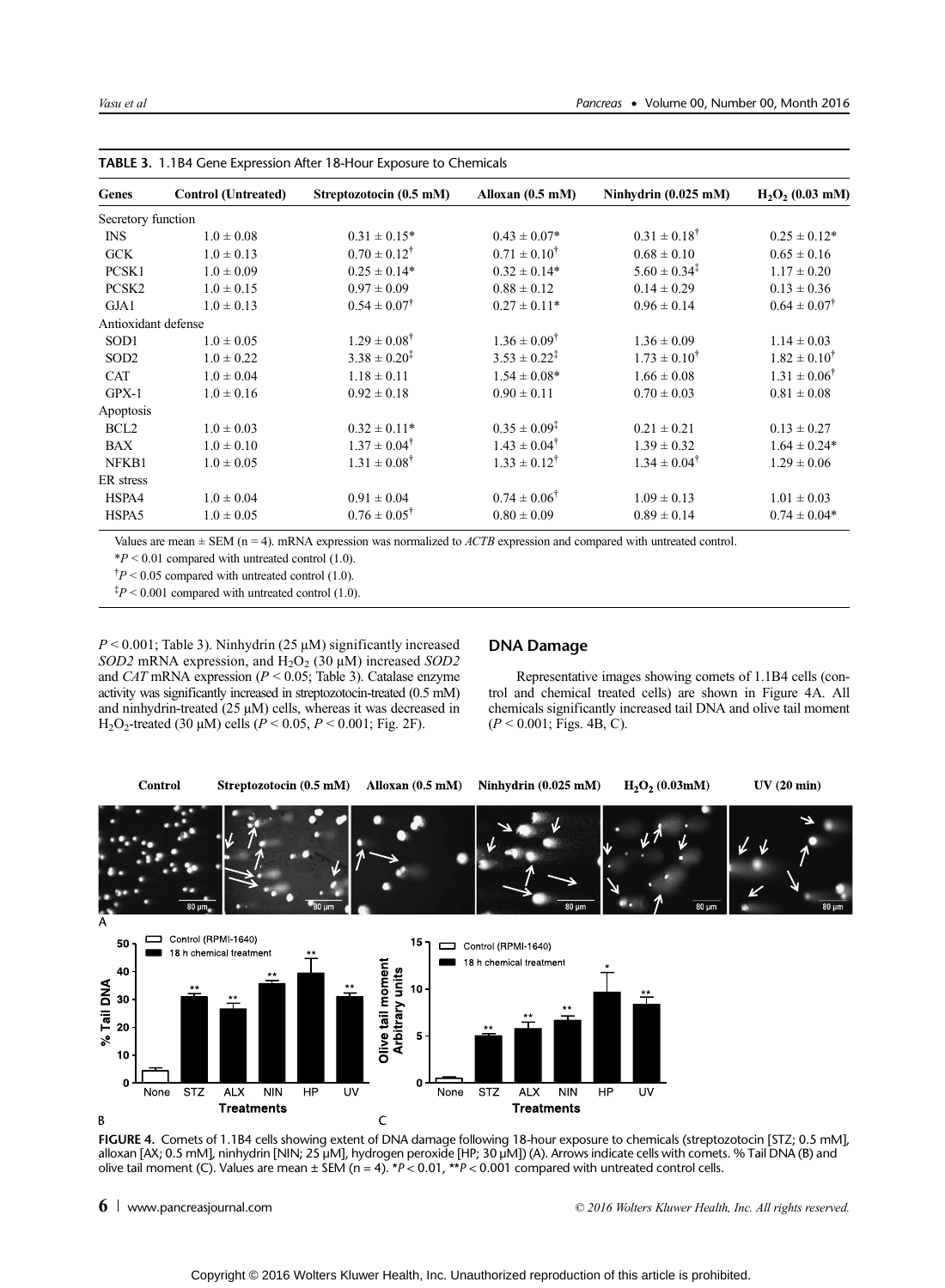

FIGURE 5. Acridine orange/ethidium bromide stained 1.1B4 cells showing extent of apoptosis following 18-hour exposure to chemicals (streptozotocin [STZ; 0.5 mM], alloxan [AX; 0.5 mM], ninhydrin [NIN; 25 μM], hydrogen peroxide [HP; 30 μM]) (A). Arrows indicate cells undergoing apoptosis. % apoptotic cells (B). Caspase  $3/7$  activity (C). Nitrite levels (D). Values are mean  $\pm$  SEM (n = 4). \*P < 0.001 compared with untreated control cells.

# Apoptosis, Endoplasmic Reticulum Stress, and Nitrite Production

Representative images showing acridine orange/ethidium bromide–stained 1.1B4 cells (control and chemical treated cells) are shown in Figure 5A. All chemicals significantly increased numbers of apoptotic cells ( $P < 0.001$ ; Fig. 5B). Caspase 3/7 activity was significantly higher in streptozotocin-treated (0.5 mM), alloxan-treated (0.5 mM), and  $H_2O_2$ -treated (30  $\mu$ M) cells  $(P < 0.001$ ; Fig. 5C), whereas none of the chemicals affected nitrite production by 1.1B4 cells (Fig. 5D). Streptozotocin (0.5 mM) and alloxan (0.5 mM) significantly decreased mRNA expression of  $BCL2$  ( $P < 0.01$ ,  $P < 0.001$ ; Table 3), whereas streptozotocin (0.5 mM), alloxan (0.5 mM), and  $H_2O_2$  (30  $\mu$ M) increased  $BAX$  mRNA expression ( $P < 0.05$ ,  $P < 0.01$ ; Table 3). Streptozotocin (0.5 mM), alloxan (0.5 mM), and ninhydrin (25  $\mu$ M) increased *NFKB1* transcription. Streptozotocin (0.5 mM) and  $H_2O_2$  (30  $\mu$ M) decreased *HSPA5* transcription, whereas alloxan (0.5 mM) decreased *HSPA4* transcription ( $P < 0.05$ ; Table 3).

## **DISCUSSION**

Oxidative stress plays a crucial role in pathophysiology of many diseases including diabetes, neurodegenerative disorders, ischemia, atherosclerosis, rheumatoid arthritis, and cancer.<sup>9,22</sup> Mammalian cells have protective mechanisms to scavenge excessive amounts of free radicals, the net biological response to ROS being determined by the concentration of superoxide and hydroxyl radicals, the localization and expression of antioxidant enzymes, and the posttranslational regulation of antioxidant enzymes.<sup>9</sup> In types 1 and 2 diabetes, ROS are involved in executing pancreatic beta cell death, although the triggers are different, namely, cytokines in type 1 diabetes and chronic hyperglycemiahyperlipidemia in type 2 diabetes. Importantly, the expression level of antioxidant enzymes in pancreatic islets is approximately 20 times lower than in liver, making beta cells particularly

vulnerable to damage by  $ROS<sup>23-25</sup>$  Indeed, previous reports on effects of chemicals including streptozotocin, alloxan, ninhydrin, and hydrogen peroxide on pancreatic beta cell models and isolated pancreatic islets suggest that oxidative stress is the main mecha-<br>nism of toxicity.<sup>2,26,27</sup> In the present study, we investigated the toxicity mechanisms in a novel human pancreatic beta cell line, 1.1B4, after chronic 18-hour exposure to these agents.

Acute or longer-term exposure to chemicals decreased 1.1B4 cell viability, with  $LD_{50}$  values for streptozotocin and alloxan at 60 minutes being 20 and 12 mM, respectively. This contrasts with values of approximately 5 mM reported for MIN6 mouse insulinoma cells.<sup>28</sup> Even lower  $LD_{50}$  values were observed in RINm5F and INS-1E cells, $^{29}$  indicating that 1.1B4 cells, like primary human beta cells, are relatively resistant to streptozotocin and alloxan toxicity when compared with rodent beta cell lines. The fact that human beta cells are susceptible only to relatively high concentrations of alloxan and streptozotocin may be attributed to low expression of GLUT2 transporter as well as greater expression of antioxidant enzymes.<sup>30–32</sup> From gene expression studies, we observed that 1.1B4 cells demonstrated very low levels of GLUT2 mRNA (cycle threshold >32), thus confirming our results. Interestingly, 1.1B4 cells exhibited toxicity to ninhydrin and hydrogen peroxide at low concentrations, consistent with deleterious effects of these agents at 0.2 to 0.5 mM concentrations in human islets.33 This increased sensitivity compared with alloxan and streptozotocin may be partly due to independence from GLUT2-mediated transport together with greater induction of oxidative stress.

In addition to negative effects on 1.1B4 cell viability, chemical toxins induced wide-ranging effects on beta cell function. Within 5 minutes of alloxan exposure, glucokinase activity was inhibited by alloxan because the central 5-carbonyl group reacts readily with thiol functional groups.<sup>2</sup> Other chemicals do not directly inhibit glucokinase activity, but they indirectly affect glucokinase activity by accumulating ROS, which are toxic to proteins. On exposure of 1.1B4 cells to cytotoxins, we observed

© 2016 Wolters Kluwer Health, Inc. All rights reserved.  $\Box$  and  $\Box$  and  $\Box$  [www.pancreasjournal.com](http://www.pancreasjournal.com)  $\Box$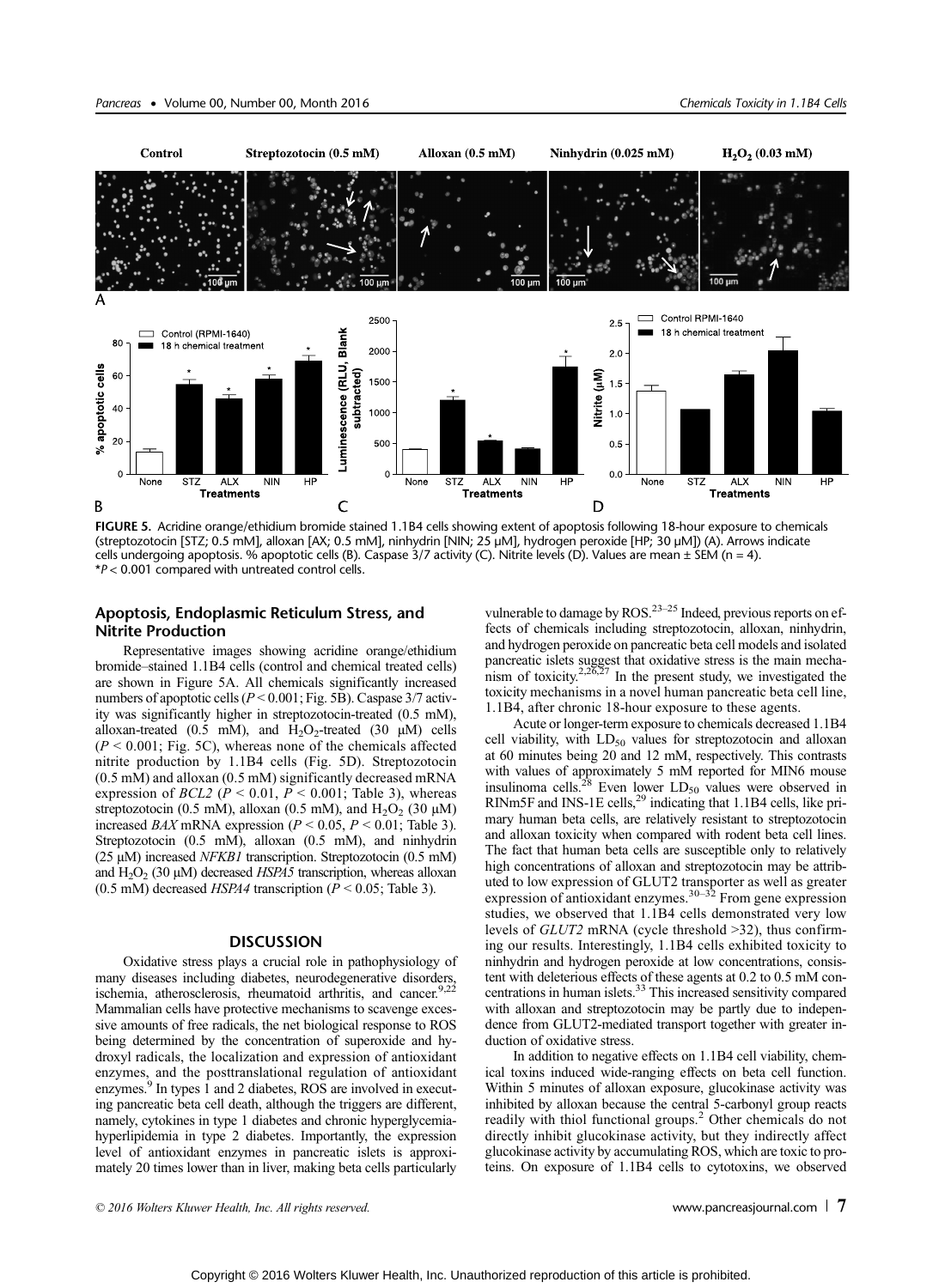down-regulation of cellular insulin content and mRNA expression of multiple genes involved in secretory function. This is consistent with the idea that free radicals generated by these chemicals induce DNA damage and result in global decrease in gene expression. Chemicals (with the exception of ninhydrin) also appeared to affect cell communication, evident from the reduced mRNA expression of GJA1, a gap junction protein (connexin 43) involved in synchronizing secretory responses of pancreatic beta cells. $34-38$  mRNA expression of *INS*, *GCK, PCSK1*, and PCSK2 was also reduced in toxin-treated 1.1B4 cells. Such effects were reflected by reduced secretory responses to nutrients and other agents inducing membrane depolarization. Thus, chemicals affect 1.1B4 cell function by interfering with functions of crucial proteins involved in cell secretory function, glucokinase in particular, which is central to glucose oxidation. Ability of these secretagogues to enhance intracellular  $Ca^{2+}$  ions was also impaired. Interestingly, ability to secrete insulin in response to elevation of intracellular  $Ca^{2+}$  with 7.68 mM CaCl<sub>2</sub> was retained, suggesting that the final events culminating in exocytosis were relatively spared.

In addition to impairing insulin secretion, chemicals exerted significant effects on mechanisms involved in 1.1B4 defense. mRNA expression of antioxidant enzymes was up-regulated in toxin-treated cells with SOD1 increased by streptozotocin and alloxan, SOD2 increased by all chemicals, and CAT increased by alloxan and hydrogen peroxide. Catalase enzyme activity was found to be increased in toxin-treated cells with the exception of alloxan. Exposure to hydrogen peroxide also decreased enzyme activity possibly due to exhaustion of catalase by hydrogen peroxide. Importance of antioxidant enzymes for protection from oxidative stress has been discussed extensively in literature.<sup>10,39</sup> Overexpression of catalase in mouse beta cells protected partially from streptozotocin and hydrogen peroxide toxicity.<sup>40</sup> Our observations suggest that 1.1B4 cell defense mechanisms were up-regulated on exposure to chemicals but failed to protect from toxicity, apparent from our observations on DNA damage and apoptosis.

After exposure to chemicals, 1.1B4 DNA integrity was compromised, with all chemicals causing DNA fragmentation. Such effects of streptozotocin and alloxan have been reported in RINm5F cells.<sup>41–43</sup> Excessive fragmentation of DNA interferes with gene expression and hence affects important biological processes. Depletion of cellular stores of  $NAD<sup>+</sup>$  and ATP stores by Poly ADP (Adenosine Diphosphate)-Ribose Polymerase to repair DNA activates apoptosis pathways. Transcription of Bcl2 was down-regulated, and that of *Bax* was up-regulated in 1.1B4 cells exposed to streptozotocin RINm5F cells.<sup>44</sup> The ratio of antiapoptotic to proapoptotic factors plays a crucial role in cell survival. Mitochondrial morphology is affected by the ratio of BCL2 to BAX, with a shift toward proapoptosis leading to leakage of cytochrome c. Chemicals increased NFKB1 transcription in 1.1B4 cells, thus implicating a role for nuclear factor κB in cellular responses after exposure to chemicals. Further evaluation of the activity of nuclear factor κB using DNA binding studies will clarify its role in 1.1B4 cell survival. However, from our observations, it was apparent that chemicals did not induce endoplasmic reticulum (ER) stress response, evident from HSPA4 and HSPA5 mRNA levels. Further studies investigating the levels of other relevant molecules in the ER stress response pathways such as phospho-EIF2 $\alpha$ , ATF4, and spliced XBP-1 are needed. Caspase 3/7 activity and numbers of apoptotic cells were significantly higher in toxintreated 1.1B4 cells, suggesting execution of apoptosis.

In conclusion, this study has delineated the molecular mechanisms of toxicity and cell damage mediated in human 1.1B4



FIGURE 6. Mechanism of toxicity by chemicals in 1.1B4 cells: Streptozotocin alkylates DNA immediately after exposure and causes DNA fragmentation (1s). Alloxan inhibits glucokinase enzyme activity immediately after exposure and thus affects 1.1B4 cell function (1a). Alloxan and ninhydrin participate in redox cycling reactions (2a, 1n) and accumulates ROS, which cause DNA fragmentation. Hydrogen peroxide generates hydroxyl radicals by reactions with metal ions and cause DNA fragmentation (1 h). DNA fragmentation leads to global decrease in gene expression and activation of apoptosis in the event of excessive damage (3, 4, 5). Figure was constructed from our observations in 1.1B4 cells and from literature.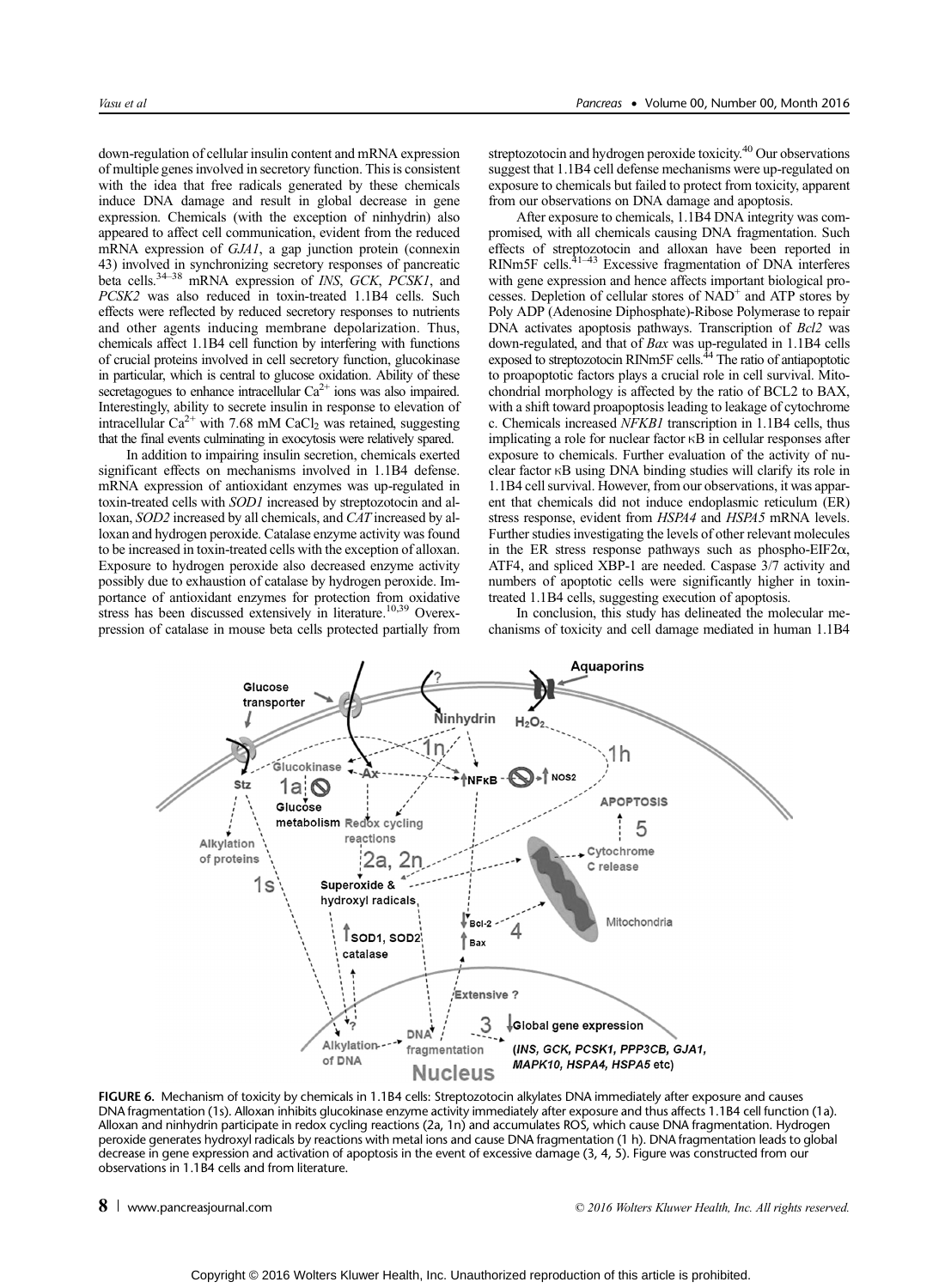cells by streptozotocin, alloxan, ninhydrin, and hydrogen peroxide (Fig. 6). Further understanding of the responses and factors involved in the damage, protection, and repair of model human beta cell lines, such as human 1.1B4, may open up new avenues to the treatment and possible prevention of beta cell loss in diabetes.

#### REFERENCES

- 1. Cnop M, Welsh N, Jonas JC, et al. Mechanisms of pancreatic beta-cell death in type 1 and type 2 diabetes: many differences, few similarities. Diabetes. 2005;54 suppl 2:S97–S107.
- 2. Lenzen S. The mechanisms of alloxan- and streptozotocin-induced diabetes. Diabetologia. 2008;51:216–226.
- 3. Wilson GL, LeDoux SP. The role of chemicals in the etiology of diabetes mellitus. Toxicol Pathol. 1989;17:357–363.
- 4. Jorns A, Munday R, Tiedge M, et al. Comparative toxicity of alloxan, N-alkylalloxans and ninhydrin to isolated pancreatic islets in vitro. J Endocrinol. 1997;155:283–293.
- 5. Elsner M, Guldbakke B, Tiedge M, et al. Relative importance of transport and alkylation for pancreatic beta-cell toxicity of streptozotocin. Diabetologia. 2000;43:1528–1533.
- 6. Elsner M, Tiedge M, Lenzen S. Mechanism underlying resistance of human pancreatic beta cells against toxicity of streptozotocin and alloxan. Diabetologia. 2003;46:1713–1714.
- 7. Eizirik DL, Sandler S, Sener A, et al. Defective catabolism of D-glucose and L-glutamine in mouse pancreatic islets maintained in culture after streptozotocin exposure. Endocrinology. 1988;123:1001–1007.
- 8. Rasschaert J, Eizirik DL, Malaisse WJ. Long term in vitro effects of streptozotocin, interleukin-1, and high glucose concentration on the activity of mitochondrial dehydrogenases and the secretion of insulin in pancreatic islets. Endocrinology. 1992;130:3522–3528.
- 9. Veal EA, Day AM, Morgan BA. Hydrogen peroxide sensing and signaling. Mol Cell. 2007;26:1–14.
- 10. Tiedge M, Lortz S, Munday R, et al. Complementary action of antioxidant enzymes in the protection of bioengineered insulin-producing RINm5F cells against the toxicity of reactive oxygen species. Diabetes. 1998;47:1578–1585.
- 11. Vasu S, McClenaghan NH, McCluskey JT, et al. Effects of lipotoxicity on a novel insulin-secreting human pancreatic β-cell line, 1.1B4. Biol Chem. 2013;394:909–918.
- 12. Vasu S, McClenaghan NH, McCluskey JT, et al. Cellular responses of novel human pancreatic β-cell line, 1.1B4 to hyperglycemia. Islets. 2013;5:170–177.
- 13. Vasu S, McClenaghan NH, McCluskey JT, et al. Mechanisms of toxicity by proinflammatory cytokines in a novel human pancreatic beta cell line, 1.1B4. Biochim Biophys Acta. 2014;1840:136–145.
- 14. McCluskey JT, Hamid M, Guo-Parke H, et al. Development and functional characterization of insulin-releasing human pancreatic beta cell lines produced by electrofusion. J Biol Chem. 2011;286:21982-21992.
- 15. Guo-Parke H, McCluskey JT, Kelly C, et al. Configuration of electrofusion derived human insulin-secreting cell line as pseudoislets enhances functionality and therapeutic utility. J Endocrinol. 2012;214:257–265.
- 16. Green AD, Vasu S, McClenaghan NH, et al. Pseudoislet formation enhances gene expression, insulin secretion and cytoprotective mechanisms of clonal human insulin-secreting 1.1B4 cells. Pflugers Arch. 2015;467:2219–2228.
- 17. Mosmann T. Rapid colorimetric assay for cellular growth and survival: application to proliferation and cytotoxicity assays. J Immunol Methods. 1983;65:55–63.
- 18. Flatt PR, Bailey CJ. Abnormal plasma glucose and insulin responses in heterozygous lean (ob/+) mice. Diabetologia. 1981;20:573–577.
- 19. Miguel JC, Patterson S, Abdel-Wahab YH, et al. Time-correlation between membrane depolarization and intracellular calcium in insulin secreting BRIN-BD11 cells: studies using FLIPR. Cell Calcium. 2004;36:43–50.
- 20. Lenzen S, Tiedge M, Flatt PR, et al. Defective regulation of glucokinase in rat pancreatic islet cell tumours. Acta Endocrinol (Copenh). 1987;115: 514–520.
- 21. Lees Murdock DJ, Barnett YA, Barnett CR, et al. DNA damage and cytotoxicity in pancreatic beta-cells expressing human CYP2E1. Biochem Pharmacol. 2004;68:523–530.
- 22. Jang JS, Lee JS, Lee JH, et al. Hispidin produced from phellinus linteus protects pancreatic beta-cells from damage by hydrogen peroxide. Arch Pharm Res. 2010;33:853–861.
- 23. Kimoto K, Suzuki K, Kizaki T, et al. Gliclazide protects pancreatic beta-cells from damage by hydrogen peroxide. Biochem Biophys Res Commun. 2003;303:112–119.
- 24. Maechler P, Jornot L, Wollheim CB. Hydrogen peroxide alters mitochondrial activation and insulin secretion in pancreatic beta cells. J Biol Chem. 1999;274:27905–27913.
- 25. Mechlovich D, Amit T, Mandel SA, et al. The novel multifunctional, iron-chelating drugs M30 and HLA20 protect pancreatic beta-cell lines from oxidative stress damage. J Pharmacol Exp Ther. 2010;333: 874–882.
- 26. Picton SF, McCluskey JT, Flatt PR, et al. Effects of cytotoxic agents on functional integrity and antioxidant enzymes in clonal beta-cells. Diabetes Metab. 2002;28:3S70–3S77.
- 27. Taniguchi S, Kang L, Kimura T, et al. Hydrogen sulphide protects mouse pancreatic β-cells from cell death induced by oxidative stress, but not by endoplasmic reticulum stress. Br J Pharmacol. 2011;162: 1171–1178.
- 28. Vasu S, Moffett RC, McClenaghan NH, et al. Responses of GLP1-secreting L-cells to cytotoxicity resemble pancreatic  $\beta$ -cells but not  $\alpha$ -cells. *J Mol* Endocrinol. 2015;54:91–104.
- 29. Guan N, Gao W, He M, et al. Dynamic monitoring of β-cell injury with impedance and rescue by glucagon-like peptide-1. Anal Biochem. 2012; 423:61–69.
- 30. Eizirik DL, Pipeleers DG, Ling Z, et al. Major species differences between humans and rodents in the susceptibility to pancreatic beta-cell injury. Proc Natl Acad Sci U S A. 1994;91:9253–9256.
- 31. Tyrberg B, Eizirik DL, Marklund SL, et al. Human islets in mixed islet grafts protect mouse pancreatic beta-cells from alloxan toxicity. Pharmacol Toxicol. 1999;85:269–275.
- 32. Welsh N, Margulis B, Borg LA, et al. Differences in the expression of heat-shock proteins and antioxidant enzymes between human and rodent pancreatic islets: implications for the pathogenesis of insulin-dependent diabetes mellitus. Mol Med. 1995;1:806–820.
- 33. Hoorens A, Pipeleers D. Nicotinamide protects human beta cells against chemically-induced necrosis, but not against cytokine-induced apoptosis. Diabetologia. 1999;42:55–59.
- 34. Hauge-Evans AC, Squires PE, Persaud SJ, et al. Pancreatic beta-cell-tobeta-cell interactions are required for integrated responses to nutrient stimuli: enhanced  $Ca^{2+}$  and insulin secretory responses of MIN6 pseudoislets. Diabetes. 1999;48:1402–1408.
- 35. Heit JJ, Apelqvist AA, Gu X, et al. Calcineurin/NFAT signalling regulates pancreatic beta-cell growth and function. Nature. 2006;443: 345–349.
- 36. Klee P, Allagnat F, Pontes H, et al. Connexins protect mouse pancreatic β cells against apoptosis. J Clin Invest. 2011;121:4870–4879.
- 37. Sato T, Haimovici R, Kao R, et al. Downregulation of connexin 43 expression by high glucose reduces gap junction activity in microvascular endothelial cells. Diabetes. 2002;51:1565–1571.

© 2016 Wolters Kluwer Health, Inc. All rights reserved. [www.pancreasjournal.com](http://www.pancreasjournal.com) | 9